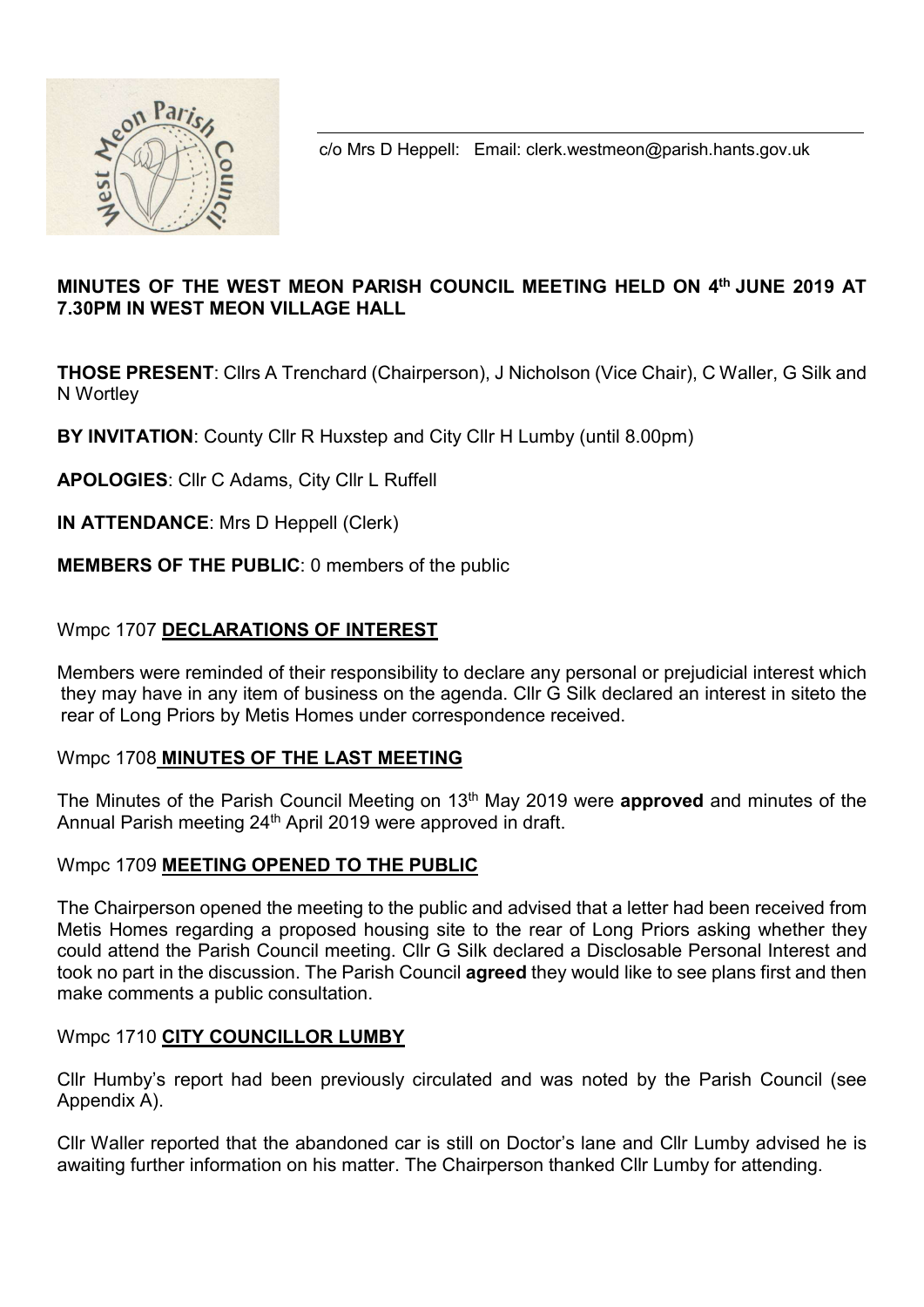## Wmpc 1711 COUNTY COUNCILLOR HUXSTEP

Cllr Huxstep's report had been previously circulated and was noted by the Parish Council. (See Appendix B). He reported that HCC finances are under strain with £140 million to save by next year. Cllr Huxstep reported on kerb side recycling targets and the increase in vehicle charging points.

Cllr Huxstep also advised on reports of toxic caterpillars in Hambledon.The Chairperson thanked Cllr Huxstep for attending

#### Wmpc 1712 CLERK'S REPORT

The Clerk's report had been previously circulated and was noted by the Parish Council. The Internal Auditor's inspected accounts, and the external audit accounting submission papers and end of year accounts were circulated for agreement.

#### TO RECEIVE WORKING GROUPS

#### Wmpc 1713 PLANNING

- i) SDNP/19/02651/LIS Apple Tree Cottage Station Road West Meon GU32 1JJ Proposal: Conversion of half of a double garage to form single garage and study. Timber garage doors to be installed in the front elevation. All other materials used are to match any existing materials. It was **agreed** that **NO OBJECTIONS** be raised but any change of use should be sought through a planning application.
- ii) VDS The changes agreed with SDNP are being prepared along with the photographs and maps.

#### Wmpc 1714 FINANCE AND ADMINISTRATION

Wmpc 1714(i) It was resolved that the Accounting Governance Statement Section 1 for the year ending 31<sup>st</sup> of March 2019 be approved.

Wmpc 1714(ii) It was resolved that the Council approves the Annual Governance Accounting Statement Section 2 of 31<sup>st</sup> March 2019 as on page 5 of the Annual return be **approved**. Wmpc 1714(iii) It was **agreed** that the rental agreement for the sports club would be reviewed in September 2019.

It was also **agreed** that the issues with the rooks on the cricket pitch would be considered and a programme of strimming for the recreation area and the overgrown footpath by Storey's Meadow. be agreed with Mr D Westwood.

#### Wmpc 1715 COMMUNITY, HOUSING AND RECREATION

The date for the Listening Post was deferred until the next meeting.

Cllr Wortley gave an update on the quote he had received for the outdoor gym and that 6 to 7 pieces of equipment would be provided. It was advised that a figure of £7,671 would be required for the project, with £2,000 of it being open space funding. He has spoken to another company who will provide a quote but they are more expensive. He will provide a floor plan.

It was **agreed** that Cllr Wortley would look into the sand play area as a location and he will meet Mr Edwards to discuss maintenance issues.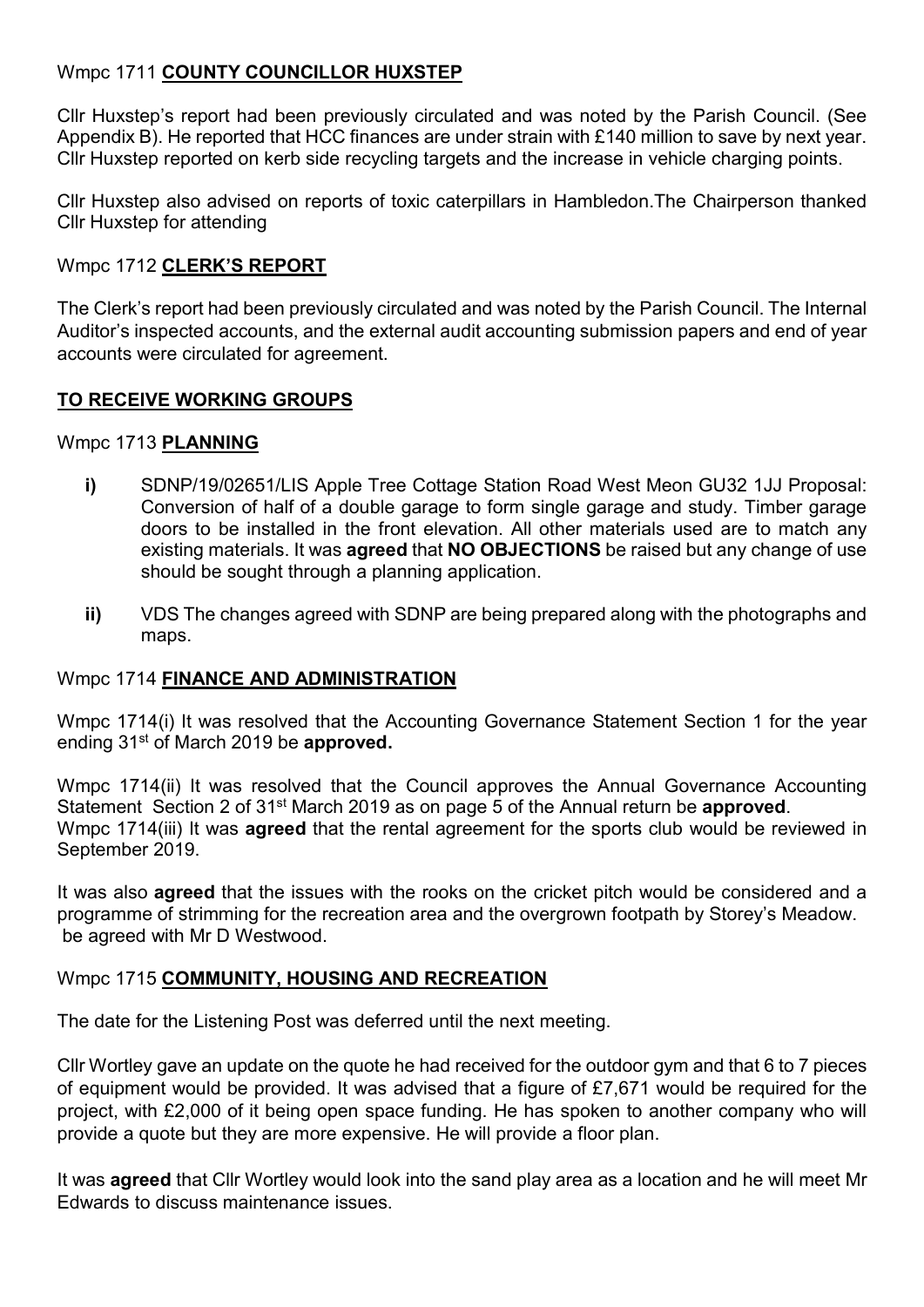## Wmpc 1716 HIGHWAYS AND TRANSPORT

The issue of potholes at Station Road was deferred until the next meeting.

### Wmpc 1717 Schedule of Payments

### Date 4<sup>th</sup> June 2019

| Ch 300532 West Meon Village Hall Hire  | £39.00    |
|----------------------------------------|-----------|
| Ch 300533 Wicksteed Wet Pour repair    | £2,860.08 |
| Ch 300534 West Meon Village Shop Grant | £500.00   |
| Ch 300535 D Heppell salary             |           |
| Ch 300536 Expenses Clerk               | £59.02    |

## Wmpc 1718 ITEMS TO BE CONSIDERED AT THE NEXT MEETING

Listening post, Outdoor gym, Village Design Statement, HCC Pot holes on Station Road, CPR Training/First Aid.

## Wmpc 1719 DATES OF NEXT MEETINGS

Tuesday and 2<sup>nd</sup> July 2019, 3<sup>rd</sup> September, 1<sup>st</sup> October, Monday 4<sup>th</sup> November, 3<sup>rd</sup> December all in the Village Hall.

Meeting finished at 8.55 pm

Chairperson ……………………….

## Appendix A

## West Meon Parish Council Winchester City Councillor Report June 2019 1. Local councils' conference

The next local councils' meeting will be on 18 June 2019 at 4pm, in the Walton Suite at WInchester Guildhall. Your parish clerk, together with two local council members, are welcome to join the Chief Executive and her team. If you have any items you would like to add to the agenda please forward them to Mary Andrews at Winchester City Council.

### 2. Citizens Advice is moving

The existing Citizens Advice office on St George's Street closed on Friday 31 May and they will re-open in their new office on Colebrook Street on Monday 10 June. During the closed week, clients will be able to access advice via the website, on 03444 111 306, or at the Bishops Waltham/outreach locations (locally these are in Denmead, Wickham and Arlesford.

From 10 June, their new address will be:

Citizens Advice Winchester district City Offices Colebrook Street Winchester SO23 9LJ All telephone numbers and email addresses will remain the same.

### 3. M27 closure - 14th and 15th June

Highways England are continuing to carry out the smart motorways programme on the M27. As part of this the North Fareham footbridge will be demolished and replaced between 9pm on 14 June and 9pm on 15 June. During this time there will be a full closure of the M27 between junctions 9 and 11. The diversion route will be on the A27 and the A32. 4. District council elections

Elections to Winchester City Council occurred on May 2nd. Hugh Lumby was re-elected as councillor for the Upper Meon Valley ward (of which West Meon parish forms part).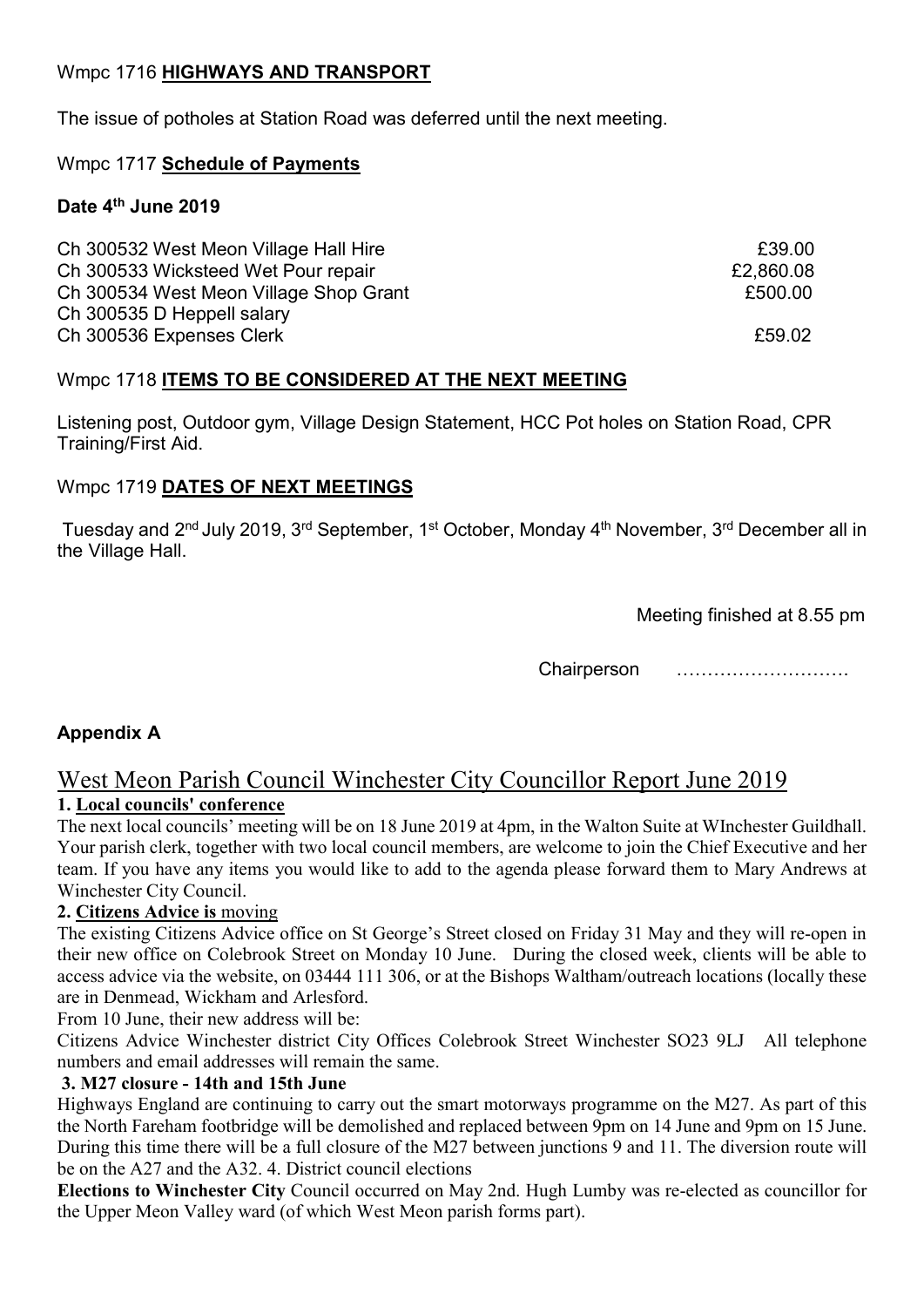The political make-up of Winchester City Council is: • 18 seats for the Conservative Party • 27 seats for the Liberal Democrat Party Across the Winchester District a total of 40,317 votes were cast, with a turnout of 45.10%. For more details on the local elections https://www.winchester.gov.uk/news/2019/may/winchestercity-council-electionresults-3-may-2019

Laurence Ruffell Hugh Lumby.

# Appendix B Hampshire County Council Divisional Report for West Meon Parish Council

Hampshire County Council Divisional Report for West Meon Parish Council

#### Local Authority Funding

Local authorities are calling for a "significant injection of funding" from the government, after a recent report showed that councils across the country could be facing a £51.8 billion funding black hole over the next six years. Hampshire County Council (HCC) and Southampton City Council (SCC) are asking for certainty over the funding they will receive from government in the future. This comes after a report published by the County Councils Network (CCN) revealed that only "bare minimum" services will be possible in the future unless extra funding is provided. CCN, which represents county and unitary authorities across the country, warned that in some cases even yearly council tax rises and making services more efficient will not be enough.

New study underway to encourage recycling

Hampshire County Council is carrying out a study to find out more about what Hampshire residents are throwing away. It's part of a drive to increase recycling and reduce the amount of waste disposed of each year and to increase recycling. Hampshire has been criticised for lower recycling levels compared to other counties. Although the recycling figure is lower, Hampshire also sends far smaller amounts to landfill because of its partnership with Veolia to harness energy from waste.

More vehicle charging points for Hampshire West Meon Parish Council Winchester City Councillor Report June 2019

#### 1. Local councils' conference

The next local councils' meeting will be on 18 June 2019 at 4pm, in the Walton Suite at WInchester Guildhall. Your parish clerk, together with two local council members, are welcome to join the Chief Executive and her team. If you have any items you would like to add to the agenda please forward them to Mary Andrews at Winchester City Council.

#### 2. Citizens Advice is moving

The existing Citizens Advice office on St George's Street closed on Friday 31 May and they will re-open in their new office on Colebrook Street on Monday 10 June. During the closed week, clients will be able to access advice via the website, on 03444 111 306, or at the Bishops Waltham/outreach locations (locally these are in Denmead, Wickham and Arlesford.

From 10 June, their new address will be:

Citizens Advice Winchester district City Offices Colebrook Street Winchester SO23 9LJ All telephone numbers and email addresses will remain the same. 3. M27 closure - 14th and 15th June